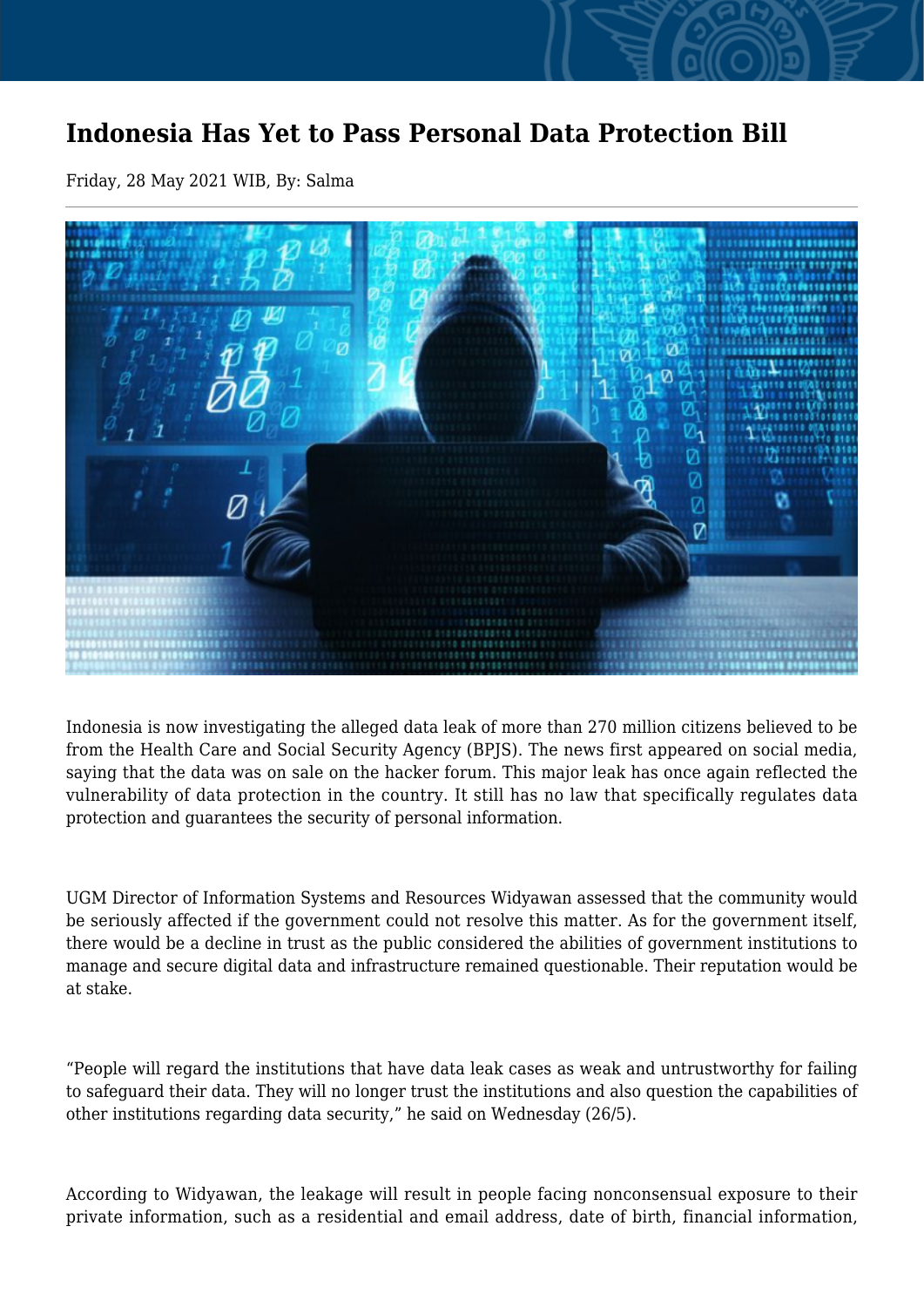identity card photo, phone number, etc. They also become potential victims of identity theft as these data could target them for illegal marketing and online fraud.

He added that the cybersecurity risk would always exist. Data in electronic form and stored in a computer system connected to the Internet would result in higher cybersecurity risk. Hence the security and protection of data required continuity and priority. Often, institutions neglected this matter and would respond only when an incident occurred.

"The problem lies in awareness and priority. Data leaks in electronic systems can occur due to the exploitation of security holes. Security is not only about technology but also about other elements involved in the system, including the people and processes," he explained.

Widyawan said that the number of cybersecurity incidents had consistently increased from year to year, both in terms of the number (quantity) and the variety of attacks (quality). Some reports showed the rising occurrence of cases of ransomware and attacks related to IoT/Cyber-physical systems. Thus, he believed the government should handle data crime seriously to reduce the risk of loss. It was also necessary to establish a law on data security, especially considering the massive use of digital technology nowadays in many aspects of life, such as government administration, economy and business, and education, due to the pandemic situation.

"Indonesia still lacks human resources or experts in cybersecurity. We also need improvement in the international security standard application, for example, ISO/IEC 27001, ISO/IEC 15408. Lastly, it would be useful if we can establish a cyber agency that will regularly audit and test the security of electronic service providers, especially those storing massive amounts of data," said Widyawan.

UGM Public Policy and Management lecturer Professor Wahyudi responded to the BPJS leak by urging authorities to collaborate and thoroughly investigate the case. Supporting the argument from Widyawan earlier, Wahyudi emphasized the need for the Personal Data Protection Bill to pass into law.

"I think this incident shows how important it is to have Personal Data Protection Act. If we do not have the regulatory tools, the government cannot take firm action against those who leak data," said Wahyudi.

He added that data leakage would result in many potential cybercrimes, adding more cases to the existing doxing, dark web phenomena, cyberbullying, etc. The government had also discovered that more than 11 million data related to citizen identity numbers (called in Indonesia as NIK/*Nomor Induk Kependudukan*) were freely accessible on the Internet.